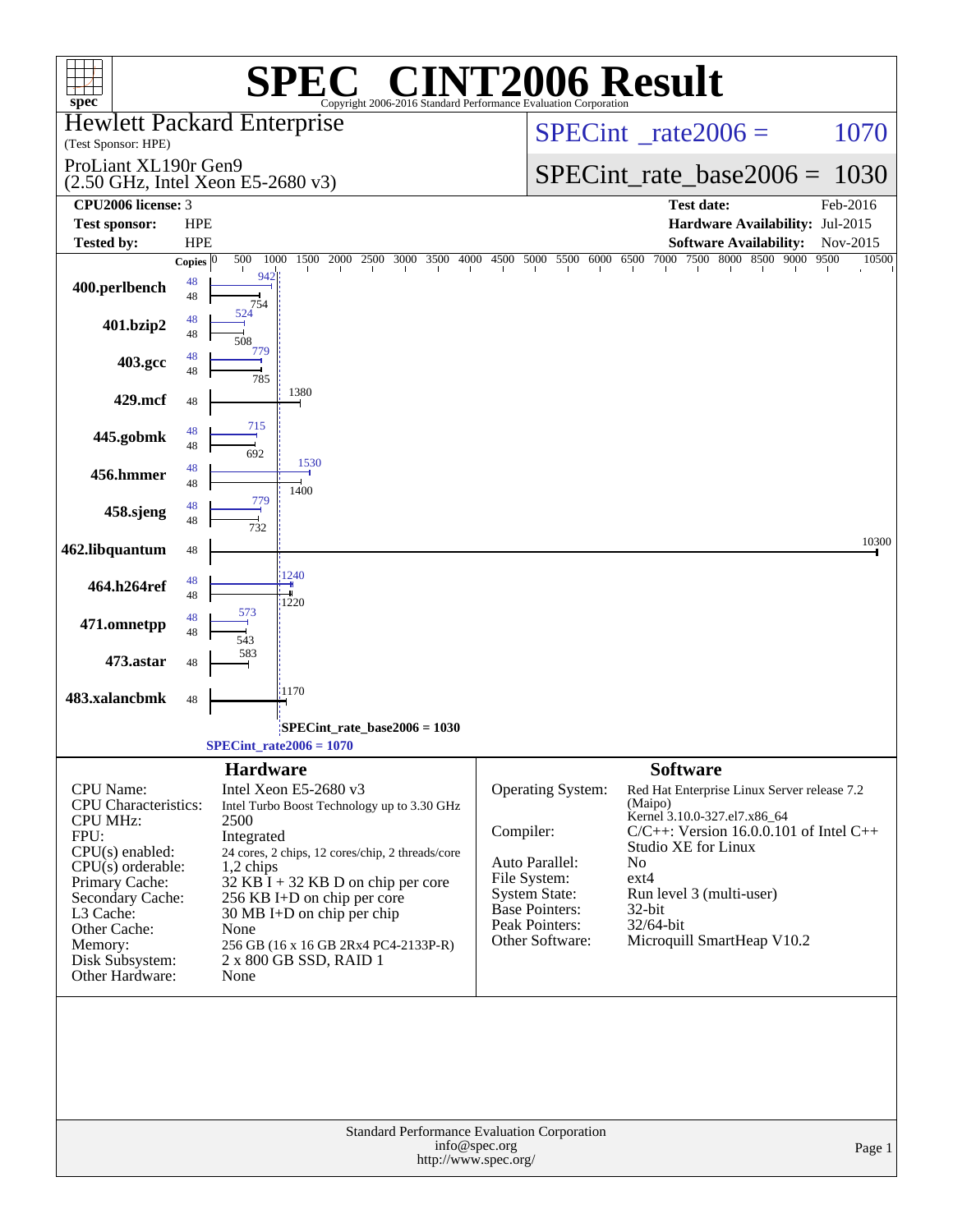

#### Hewlett Packard Enterprise

(Test Sponsor: HPE)

ProLiant XL190r Gen9

(2.50 GHz, Intel Xeon E5-2680 v3)

SPECint rate $2006 = 1070$ 

### [SPECint\\_rate\\_base2006 =](http://www.spec.org/auto/cpu2006/Docs/result-fields.html#SPECintratebase2006) 1030

**[CPU2006 license:](http://www.spec.org/auto/cpu2006/Docs/result-fields.html#CPU2006license)** 3 **[Test date:](http://www.spec.org/auto/cpu2006/Docs/result-fields.html#Testdate)** Feb-2016 **[Test sponsor:](http://www.spec.org/auto/cpu2006/Docs/result-fields.html#Testsponsor)** HPE **[Hardware Availability:](http://www.spec.org/auto/cpu2006/Docs/result-fields.html#HardwareAvailability)** Jul-2015 **[Tested by:](http://www.spec.org/auto/cpu2006/Docs/result-fields.html#Testedby)** HPE **[Software Availability:](http://www.spec.org/auto/cpu2006/Docs/result-fields.html#SoftwareAvailability)** Nov-2015

#### **[Results Table](http://www.spec.org/auto/cpu2006/Docs/result-fields.html#ResultsTable)**

|                                                                                                          | <b>Base</b>   |                |       |                |             |                |       | <b>Peak</b>   |                |              |                |              |                |              |
|----------------------------------------------------------------------------------------------------------|---------------|----------------|-------|----------------|-------------|----------------|-------|---------------|----------------|--------------|----------------|--------------|----------------|--------------|
| <b>Benchmark</b>                                                                                         | <b>Copies</b> | <b>Seconds</b> | Ratio | <b>Seconds</b> | Ratio       | <b>Seconds</b> | Ratio | <b>Copies</b> | <b>Seconds</b> | <b>Ratio</b> | <b>Seconds</b> | <b>Ratio</b> | <b>Seconds</b> | <b>Ratio</b> |
| 400.perlbench                                                                                            | 48            | 621            | 756   | 623            | 753         | 622            | 754   | 48            | 498            | 942          | 498            | 941          | 497            | 944          |
| 401.bzip2                                                                                                | 48            | 913            | 507   | 912            | 508         | 909            | 509   | 48            | 884            | 524          | 885            | 524          | 887            | 522          |
| $403.\mathrm{gcc}$                                                                                       | 48            | 492            | 785   | 496            | 780I        | 492            | 785   | 48            | 497            | 778          | 496            | 779          | 488            | 792          |
| $429$ .mcf                                                                                               | 48            | 316            | 1380  | 316            | 1390        | 316            | 1380l | 48            | <u>316</u>     | 1380         | 316            | 1390         | 316            | 1380         |
| $445$ .gobmk                                                                                             | 48            | 727            | 692   | 729            | 691         | 727            | 692   | 48            | 705            | 715          | 705            | 714          | 704            | 715          |
| 456.hmmer                                                                                                | 48            | 320            | 1400  | 320            | 1400        | 321            | 1400  | 48            | 294            | 1520         | 293            | 1530         | 293            | 1530         |
| $458$ .sjeng                                                                                             | 48            | 794            | 731   | 788            | 737         | 793            | 732   | 48            | 745            | 779          | 746            | 779          | 744            | 780          |
| 462.libquantum                                                                                           | 48            | 97.0           | 10300 | 96.9           | 10300       | 97.1           | 10200 | 48            | 97.0           | 10300        | 96.9           | 10300        | 97.1           | 10200        |
| 464.h264ref                                                                                              | 48            | 847            | 1250  | 872            | 1220        | 868            | 1220  | 48            | 837            | 1270         | 856            | 1240         | 862            | 1230         |
| 471.omnetpp                                                                                              | 48            | 552            | 544   | 553            | 542         | 553            | 543   | 48            | 523            | 573          | 526            | 57           | 524            | 573          |
| 473.astar                                                                                                | 48            | 578            | 583   | 577            | 584         | 579            | 582   | 48            | 578            | 583          | 577            | 584          | 579            | 582          |
| 483.xalancbmk                                                                                            | 48            | 283            | 1170  | 283            | <b>1170</b> | 284            | 1170  | 48            | 283            | 1170         | 283            | 1170         | 284            | 1170         |
| Results appear in the order in which they were run. Bold underlined text indicates a median measurement. |               |                |       |                |             |                |       |               |                |              |                |              |                |              |

#### **[Submit Notes](http://www.spec.org/auto/cpu2006/Docs/result-fields.html#SubmitNotes)**

 The numactl mechanism was used to bind copies to processors. The config file option 'submit' was used to generate numactl commands to bind each copy to a specific processor. For details, please see the config file.

### **[Operating System Notes](http://www.spec.org/auto/cpu2006/Docs/result-fields.html#OperatingSystemNotes)**

 Stack size set to unlimited using "ulimit -s unlimited" Transparent Huge Pages enabled with: echo always > /sys/kernel/mm/transparent\_hugepage/enabled Filesystem page cache cleared with:<br>echo 1> /proc/sys/vm/drop ca /proc/sys/vm/drop\_caches runspec command invoked through numactl i.e.: numactl --interleave=all runspec <etc>

### **[Platform Notes](http://www.spec.org/auto/cpu2006/Docs/result-fields.html#PlatformNotes)**

BIOS Configuration: HP Power Profile set to Custom HP Power Regulator to HP Static High Performance Mode Minimum Processor Idle Power Core State set to C6 State Minimum Processor Idle Power Package State set to No Package State QPI Snoop Configuration set to Cluster on Die Collaborative Power Control set to Disabled Thermal Configuration set so Maximum Cooling Processor Power and Utilization Monitoring set to Disabled Memory Refresh Rate set to 1x Refresh

Continued on next page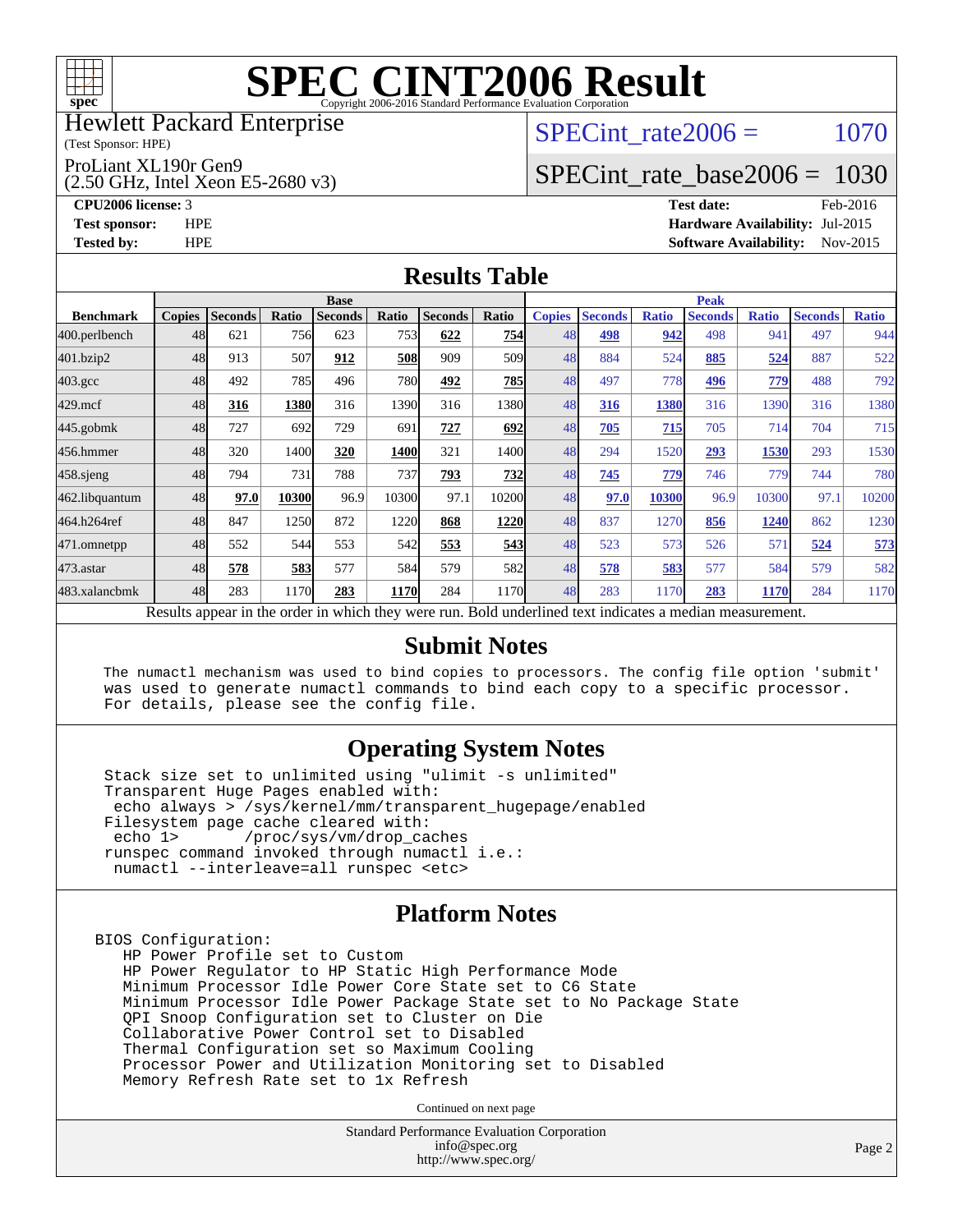

Hewlett Packard Enterprise

SPECint rate $2006 = 1070$ 

ProLiant XL190r Gen9

(2.50 GHz, Intel Xeon E5-2680 v3)

[SPECint\\_rate\\_base2006 =](http://www.spec.org/auto/cpu2006/Docs/result-fields.html#SPECintratebase2006) 1030

(Test Sponsor: HPE)

**[CPU2006 license:](http://www.spec.org/auto/cpu2006/Docs/result-fields.html#CPU2006license)** 3 **[Test date:](http://www.spec.org/auto/cpu2006/Docs/result-fields.html#Testdate)** Feb-2016 **[Test sponsor:](http://www.spec.org/auto/cpu2006/Docs/result-fields.html#Testsponsor)** HPE **[Hardware Availability:](http://www.spec.org/auto/cpu2006/Docs/result-fields.html#HardwareAvailability)** Jul-2015 **[Tested by:](http://www.spec.org/auto/cpu2006/Docs/result-fields.html#Testedby)** HPE **[Software Availability:](http://www.spec.org/auto/cpu2006/Docs/result-fields.html#SoftwareAvailability)** Nov-2015

### **[Platform Notes \(Continued\)](http://www.spec.org/auto/cpu2006/Docs/result-fields.html#PlatformNotes)**

Standard Performance Evaluation Corporation [info@spec.org](mailto:info@spec.org) <http://www.spec.org/> Page 3 Sysinfo program /cpu/config/sysinfo.rev6914 \$Rev: 6914 \$ \$Date:: 2014-06-25 #\$ e3fbb8667b5a285932ceab81e28219e1 running on apollo3115.epc.ext.hpe.com Wed Feb 3 13:25:07 2016 This section contains SUT (System Under Test) info as seen by some common utilities. To remove or add to this section, see: <http://www.spec.org/cpu2006/Docs/config.html#sysinfo> From /proc/cpuinfo model name : Intel(R) Xeon(R) CPU E5-2680 v3 @ 2.50GHz 2 "physical id"s (chips) 48 "processors" cores, siblings (Caution: counting these is hw and system dependent. The following excerpts from /proc/cpuinfo might not be reliable. Use with caution.) cpu cores : 12 siblings : 24 physical 0: cores 0 1 2 3 4 5 8 9 10 11 12 13 physical 1: cores 0 1 2 3 4 5 8 9 10 11 12 13 cache size : 15360 KB From /proc/meminfo MemTotal: 263715360 kB HugePages\_Total: 0<br>Hugepagesize: 2048 kB Hugepagesize: /usr/bin/lsb\_release -d Red Hat Enterprise Linux Server release 7.2 (Maipo) From /etc/\*release\* /etc/\*version\* os-release: NAME="Red Hat Enterprise Linux Server" VERSION="7.2 (Maipo)" ID="rhel" ID\_LIKE="fedora" VERSION\_ID="7.2" PRETTY\_NAME="Red Hat Enterprise Linux" ANSI\_COLOR="0;31" CPE\_NAME="cpe:/o:redhat:enterprise\_linux:7.2:GA:server" redhat-release: Red Hat Enterprise Linux Server release 7.2 (Maipo) system-release: Red Hat Enterprise Linux Server release 7.2 (Maipo) system-release-cpe: cpe:/o:redhat:enterprise\_linux:7.2:ga:server uname -a: Linux apollo3115.epc.ext.hpe.com 3.10.0-327.el7.x86\_64 #1 SMP Thu Oct 29 17:29:29 EDT 2015 x86\_64 x86\_64 x86\_64 GNU/Linux run-level 3 Feb 3 13:22 SPEC is set to: /cpu Filesystem Type Size Used Avail Use% Mounted on<br>
/dev/mapper/rootvg01-lv01 ext4 733G 49G 647G 7% / /dev/mapper/rootvg01-lv01 ext4 733G 49G 647G 7% / Continued on next page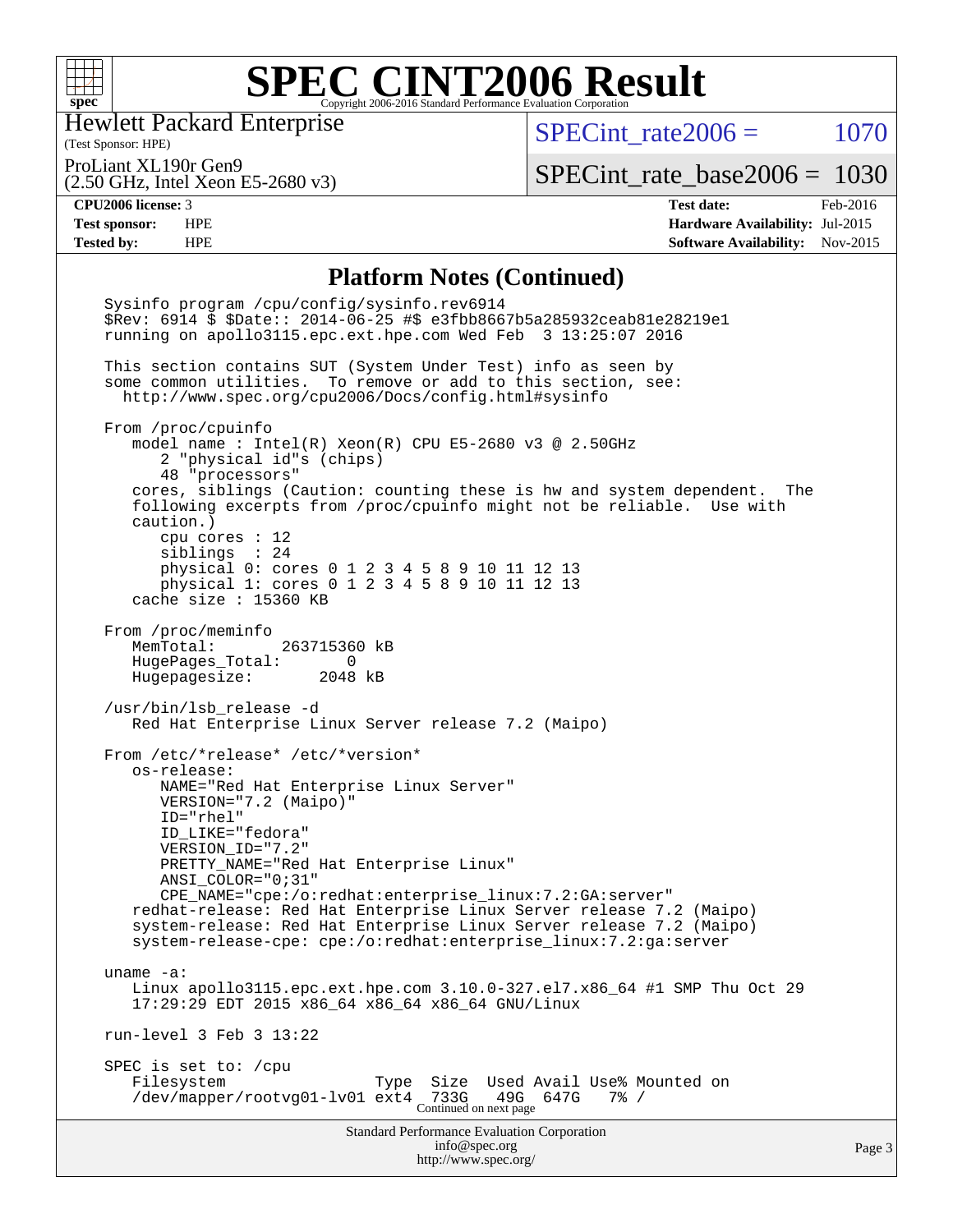

Hewlett Packard Enterprise

(Test Sponsor: HPE)

SPECint rate $2006 = 1070$ 

(2.50 GHz, Intel Xeon E5-2680 v3) ProLiant XL190r Gen9

[SPECint\\_rate\\_base2006 =](http://www.spec.org/auto/cpu2006/Docs/result-fields.html#SPECintratebase2006) 1030

**[CPU2006 license:](http://www.spec.org/auto/cpu2006/Docs/result-fields.html#CPU2006license)** 3 **[Test date:](http://www.spec.org/auto/cpu2006/Docs/result-fields.html#Testdate)** Feb-2016 **[Test sponsor:](http://www.spec.org/auto/cpu2006/Docs/result-fields.html#Testsponsor)** HPE **[Hardware Availability:](http://www.spec.org/auto/cpu2006/Docs/result-fields.html#HardwareAvailability)** Jul-2015 **[Tested by:](http://www.spec.org/auto/cpu2006/Docs/result-fields.html#Testedby)** HPE **[Software Availability:](http://www.spec.org/auto/cpu2006/Docs/result-fields.html#SoftwareAvailability)** Nov-2015

#### **[Platform Notes \(Continued\)](http://www.spec.org/auto/cpu2006/Docs/result-fields.html#PlatformNotes)**

Additional information from dmidecode:

 Warning: Use caution when you interpret this section. The 'dmidecode' program reads system data which is "intended to allow hardware to be accurately determined", but the intent may not be met, as there are frequent changes to hardware, firmware, and the "DMTF SMBIOS" standard.

 BIOS HP U14 07/20/2015 Memory: 16x HP 752369-081 16 GB 2 rank 2133 MHz

(End of data from sysinfo program)

#### **[General Notes](http://www.spec.org/auto/cpu2006/Docs/result-fields.html#GeneralNotes)**

Environment variables set by runspec before the start of the run: LD LIBRARY PATH = "/cpu/libs/32:/cpu/libs/64:/cpu/sh"

Binaries compiled on a system with 1x Intel Core i5-4670K CPU + 32GB memory using RedHat EL 7.1

### **[Base Compiler Invocation](http://www.spec.org/auto/cpu2006/Docs/result-fields.html#BaseCompilerInvocation)**

[C benchmarks](http://www.spec.org/auto/cpu2006/Docs/result-fields.html#Cbenchmarks):

[icc -m32 -L/opt/intel/compilers\\_and\\_libraries\\_2016/linux/compiler/lib/ia32\\_lin](http://www.spec.org/cpu2006/results/res2016q1/cpu2006-20160208-39016.flags.html#user_CCbase_intel_icc_e10256ba5924b668798078a321b0cb3f)

[C++ benchmarks:](http://www.spec.org/auto/cpu2006/Docs/result-fields.html#CXXbenchmarks)

[icpc -m32 -L/opt/intel/compilers\\_and\\_libraries\\_2016/linux/compiler/lib/ia32\\_lin](http://www.spec.org/cpu2006/results/res2016q1/cpu2006-20160208-39016.flags.html#user_CXXbase_intel_icpc_b4f50a394bdb4597aa5879c16bc3f5c5)

### **[Base Portability Flags](http://www.spec.org/auto/cpu2006/Docs/result-fields.html#BasePortabilityFlags)**

 400.perlbench: [-D\\_FILE\\_OFFSET\\_BITS=64](http://www.spec.org/cpu2006/results/res2016q1/cpu2006-20160208-39016.flags.html#user_basePORTABILITY400_perlbench_file_offset_bits_64_438cf9856305ebd76870a2c6dc2689ab) [-DSPEC\\_CPU\\_LINUX\\_IA32](http://www.spec.org/cpu2006/results/res2016q1/cpu2006-20160208-39016.flags.html#b400.perlbench_baseCPORTABILITY_DSPEC_CPU_LINUX_IA32) 401.bzip2: [-D\\_FILE\\_OFFSET\\_BITS=64](http://www.spec.org/cpu2006/results/res2016q1/cpu2006-20160208-39016.flags.html#user_basePORTABILITY401_bzip2_file_offset_bits_64_438cf9856305ebd76870a2c6dc2689ab) 403.gcc: [-D\\_FILE\\_OFFSET\\_BITS=64](http://www.spec.org/cpu2006/results/res2016q1/cpu2006-20160208-39016.flags.html#user_basePORTABILITY403_gcc_file_offset_bits_64_438cf9856305ebd76870a2c6dc2689ab) 429.mcf: [-D\\_FILE\\_OFFSET\\_BITS=64](http://www.spec.org/cpu2006/results/res2016q1/cpu2006-20160208-39016.flags.html#user_basePORTABILITY429_mcf_file_offset_bits_64_438cf9856305ebd76870a2c6dc2689ab) 445.gobmk: [-D\\_FILE\\_OFFSET\\_BITS=64](http://www.spec.org/cpu2006/results/res2016q1/cpu2006-20160208-39016.flags.html#user_basePORTABILITY445_gobmk_file_offset_bits_64_438cf9856305ebd76870a2c6dc2689ab) 456.hmmer: [-D\\_FILE\\_OFFSET\\_BITS=64](http://www.spec.org/cpu2006/results/res2016q1/cpu2006-20160208-39016.flags.html#user_basePORTABILITY456_hmmer_file_offset_bits_64_438cf9856305ebd76870a2c6dc2689ab) 458.sjeng: [-D\\_FILE\\_OFFSET\\_BITS=64](http://www.spec.org/cpu2006/results/res2016q1/cpu2006-20160208-39016.flags.html#user_basePORTABILITY458_sjeng_file_offset_bits_64_438cf9856305ebd76870a2c6dc2689ab) 462.libquantum: [-D\\_FILE\\_OFFSET\\_BITS=64](http://www.spec.org/cpu2006/results/res2016q1/cpu2006-20160208-39016.flags.html#user_basePORTABILITY462_libquantum_file_offset_bits_64_438cf9856305ebd76870a2c6dc2689ab) [-DSPEC\\_CPU\\_LINUX](http://www.spec.org/cpu2006/results/res2016q1/cpu2006-20160208-39016.flags.html#b462.libquantum_baseCPORTABILITY_DSPEC_CPU_LINUX) 464.h264ref: [-D\\_FILE\\_OFFSET\\_BITS=64](http://www.spec.org/cpu2006/results/res2016q1/cpu2006-20160208-39016.flags.html#user_basePORTABILITY464_h264ref_file_offset_bits_64_438cf9856305ebd76870a2c6dc2689ab) 471.omnetpp: [-D\\_FILE\\_OFFSET\\_BITS=64](http://www.spec.org/cpu2006/results/res2016q1/cpu2006-20160208-39016.flags.html#user_basePORTABILITY471_omnetpp_file_offset_bits_64_438cf9856305ebd76870a2c6dc2689ab) 473.astar: [-D\\_FILE\\_OFFSET\\_BITS=64](http://www.spec.org/cpu2006/results/res2016q1/cpu2006-20160208-39016.flags.html#user_basePORTABILITY473_astar_file_offset_bits_64_438cf9856305ebd76870a2c6dc2689ab) 483.xalancbmk: [-D\\_FILE\\_OFFSET\\_BITS=64](http://www.spec.org/cpu2006/results/res2016q1/cpu2006-20160208-39016.flags.html#user_basePORTABILITY483_xalancbmk_file_offset_bits_64_438cf9856305ebd76870a2c6dc2689ab) [-DSPEC\\_CPU\\_LINUX](http://www.spec.org/cpu2006/results/res2016q1/cpu2006-20160208-39016.flags.html#b483.xalancbmk_baseCXXPORTABILITY_DSPEC_CPU_LINUX)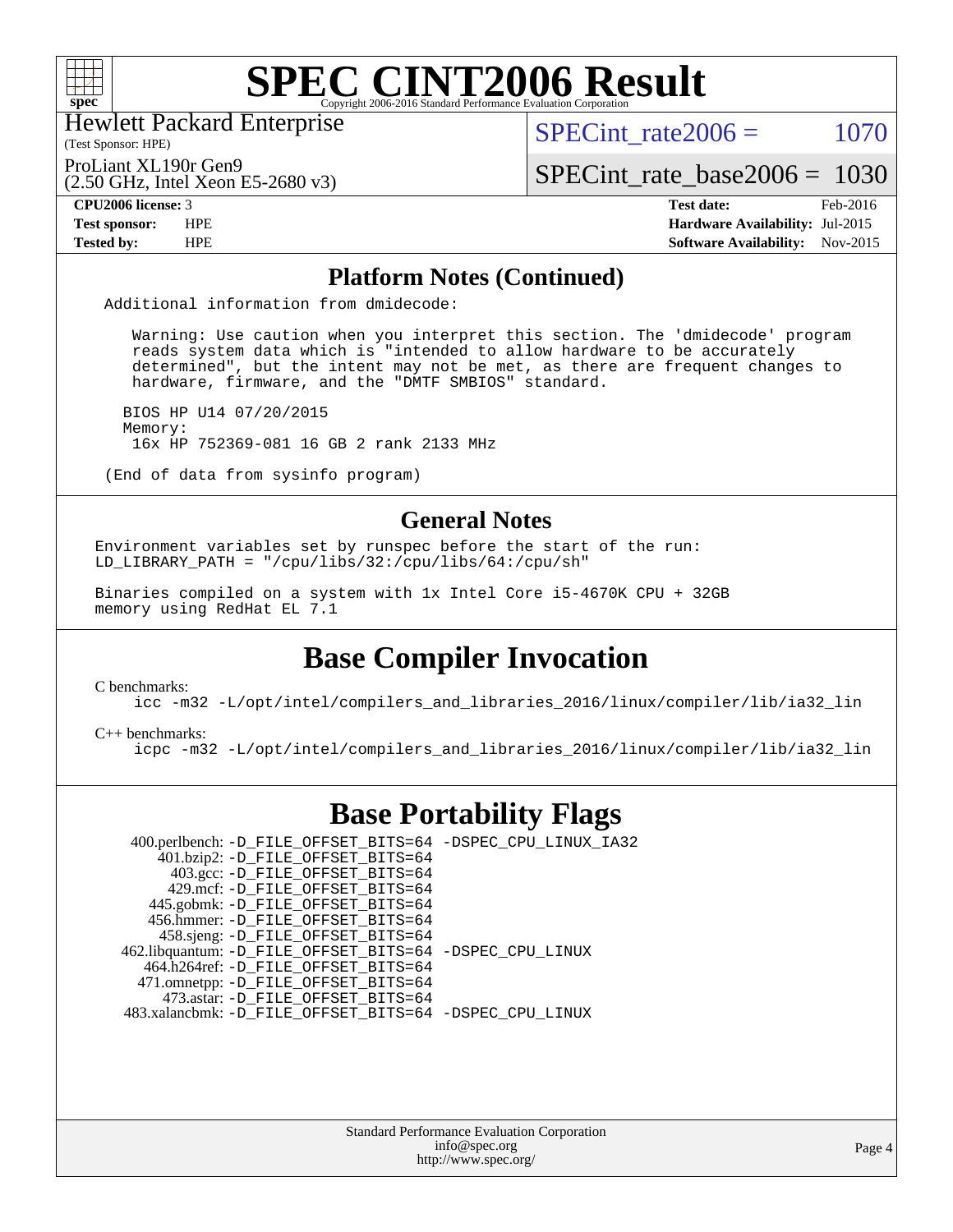

Hewlett Packard Enterprise

(Test Sponsor: HPE)

SPECint rate $2006 = 1070$ 

ProLiant XL190r Gen9

(2.50 GHz, Intel Xeon E5-2680 v3)

[SPECint\\_rate\\_base2006 =](http://www.spec.org/auto/cpu2006/Docs/result-fields.html#SPECintratebase2006) 1030

**[CPU2006 license:](http://www.spec.org/auto/cpu2006/Docs/result-fields.html#CPU2006license)** 3 **[Test date:](http://www.spec.org/auto/cpu2006/Docs/result-fields.html#Testdate)** Feb-2016 **[Test sponsor:](http://www.spec.org/auto/cpu2006/Docs/result-fields.html#Testsponsor)** HPE **[Hardware Availability:](http://www.spec.org/auto/cpu2006/Docs/result-fields.html#HardwareAvailability)** Jul-2015 **[Tested by:](http://www.spec.org/auto/cpu2006/Docs/result-fields.html#Testedby)** HPE **[Software Availability:](http://www.spec.org/auto/cpu2006/Docs/result-fields.html#SoftwareAvailability)** Nov-2015

### **[Base Optimization Flags](http://www.spec.org/auto/cpu2006/Docs/result-fields.html#BaseOptimizationFlags)**

[C benchmarks](http://www.spec.org/auto/cpu2006/Docs/result-fields.html#Cbenchmarks):

[-xCORE-AVX2](http://www.spec.org/cpu2006/results/res2016q1/cpu2006-20160208-39016.flags.html#user_CCbase_f-xAVX2_5f5fc0cbe2c9f62c816d3e45806c70d7) [-ipo](http://www.spec.org/cpu2006/results/res2016q1/cpu2006-20160208-39016.flags.html#user_CCbase_f-ipo) [-O3](http://www.spec.org/cpu2006/results/res2016q1/cpu2006-20160208-39016.flags.html#user_CCbase_f-O3) [-no-prec-div](http://www.spec.org/cpu2006/results/res2016q1/cpu2006-20160208-39016.flags.html#user_CCbase_f-no-prec-div) [-opt-prefetch](http://www.spec.org/cpu2006/results/res2016q1/cpu2006-20160208-39016.flags.html#user_CCbase_f-opt-prefetch) [-opt-mem-layout-trans=3](http://www.spec.org/cpu2006/results/res2016q1/cpu2006-20160208-39016.flags.html#user_CCbase_f-opt-mem-layout-trans_a7b82ad4bd7abf52556d4961a2ae94d5)

[C++ benchmarks:](http://www.spec.org/auto/cpu2006/Docs/result-fields.html#CXXbenchmarks)

[-xCORE-AVX2](http://www.spec.org/cpu2006/results/res2016q1/cpu2006-20160208-39016.flags.html#user_CXXbase_f-xAVX2_5f5fc0cbe2c9f62c816d3e45806c70d7) [-ipo](http://www.spec.org/cpu2006/results/res2016q1/cpu2006-20160208-39016.flags.html#user_CXXbase_f-ipo) [-O3](http://www.spec.org/cpu2006/results/res2016q1/cpu2006-20160208-39016.flags.html#user_CXXbase_f-O3) [-no-prec-div](http://www.spec.org/cpu2006/results/res2016q1/cpu2006-20160208-39016.flags.html#user_CXXbase_f-no-prec-div) [-opt-prefetch](http://www.spec.org/cpu2006/results/res2016q1/cpu2006-20160208-39016.flags.html#user_CXXbase_f-opt-prefetch) [-opt-mem-layout-trans=3](http://www.spec.org/cpu2006/results/res2016q1/cpu2006-20160208-39016.flags.html#user_CXXbase_f-opt-mem-layout-trans_a7b82ad4bd7abf52556d4961a2ae94d5) [-Wl,-z,muldefs](http://www.spec.org/cpu2006/results/res2016q1/cpu2006-20160208-39016.flags.html#user_CXXbase_link_force_multiple1_74079c344b956b9658436fd1b6dd3a8a) [-L/sh -lsmartheap](http://www.spec.org/cpu2006/results/res2016q1/cpu2006-20160208-39016.flags.html#user_CXXbase_SmartHeap_32f6c82aa1ed9c52345d30cf6e4a0499)

### **[Base Other Flags](http://www.spec.org/auto/cpu2006/Docs/result-fields.html#BaseOtherFlags)**

[C benchmarks](http://www.spec.org/auto/cpu2006/Docs/result-fields.html#Cbenchmarks):

403.gcc: [-Dalloca=\\_alloca](http://www.spec.org/cpu2006/results/res2016q1/cpu2006-20160208-39016.flags.html#b403.gcc_baseEXTRA_CFLAGS_Dalloca_be3056838c12de2578596ca5467af7f3)

### **[Peak Compiler Invocation](http://www.spec.org/auto/cpu2006/Docs/result-fields.html#PeakCompilerInvocation)**

[C benchmarks \(except as noted below\)](http://www.spec.org/auto/cpu2006/Docs/result-fields.html#Cbenchmarksexceptasnotedbelow): [icc -m32 -L/opt/intel/compilers\\_and\\_libraries\\_2016/linux/compiler/lib/ia32\\_lin](http://www.spec.org/cpu2006/results/res2016q1/cpu2006-20160208-39016.flags.html#user_CCpeak_intel_icc_e10256ba5924b668798078a321b0cb3f)

400.perlbench: [icc -m64](http://www.spec.org/cpu2006/results/res2016q1/cpu2006-20160208-39016.flags.html#user_peakCCLD400_perlbench_intel_icc_64bit_bda6cc9af1fdbb0edc3795bac97ada53)

401.bzip2: [icc -m64](http://www.spec.org/cpu2006/results/res2016q1/cpu2006-20160208-39016.flags.html#user_peakCCLD401_bzip2_intel_icc_64bit_bda6cc9af1fdbb0edc3795bac97ada53)

456.hmmer: [icc -m64](http://www.spec.org/cpu2006/results/res2016q1/cpu2006-20160208-39016.flags.html#user_peakCCLD456_hmmer_intel_icc_64bit_bda6cc9af1fdbb0edc3795bac97ada53)

458.sjeng: [icc -m64](http://www.spec.org/cpu2006/results/res2016q1/cpu2006-20160208-39016.flags.html#user_peakCCLD458_sjeng_intel_icc_64bit_bda6cc9af1fdbb0edc3795bac97ada53)

[C++ benchmarks:](http://www.spec.org/auto/cpu2006/Docs/result-fields.html#CXXbenchmarks)

[icpc -m32 -L/opt/intel/compilers\\_and\\_libraries\\_2016/linux/compiler/lib/ia32\\_lin](http://www.spec.org/cpu2006/results/res2016q1/cpu2006-20160208-39016.flags.html#user_CXXpeak_intel_icpc_b4f50a394bdb4597aa5879c16bc3f5c5)

### **[Peak Portability Flags](http://www.spec.org/auto/cpu2006/Docs/result-fields.html#PeakPortabilityFlags)**

 400.perlbench: [-D\\_FILE\\_OFFSET\\_BITS=64](http://www.spec.org/cpu2006/results/res2016q1/cpu2006-20160208-39016.flags.html#user_peakPORTABILITY400_perlbench_file_offset_bits_64_438cf9856305ebd76870a2c6dc2689ab) [-DSPEC\\_CPU\\_LP64](http://www.spec.org/cpu2006/results/res2016q1/cpu2006-20160208-39016.flags.html#b400.perlbench_peakCPORTABILITY_DSPEC_CPU_LP64) [-DSPEC\\_CPU\\_LINUX\\_X64](http://www.spec.org/cpu2006/results/res2016q1/cpu2006-20160208-39016.flags.html#b400.perlbench_peakCPORTABILITY_DSPEC_CPU_LINUX_X64) 401.bzip2: [-D\\_FILE\\_OFFSET\\_BITS=64](http://www.spec.org/cpu2006/results/res2016q1/cpu2006-20160208-39016.flags.html#user_peakPORTABILITY401_bzip2_file_offset_bits_64_438cf9856305ebd76870a2c6dc2689ab) [-DSPEC\\_CPU\\_LP64](http://www.spec.org/cpu2006/results/res2016q1/cpu2006-20160208-39016.flags.html#suite_peakCPORTABILITY401_bzip2_DSPEC_CPU_LP64) 403.gcc: [-D\\_FILE\\_OFFSET\\_BITS=64](http://www.spec.org/cpu2006/results/res2016q1/cpu2006-20160208-39016.flags.html#user_peakPORTABILITY403_gcc_file_offset_bits_64_438cf9856305ebd76870a2c6dc2689ab) 429.mcf: [-D\\_FILE\\_OFFSET\\_BITS=64](http://www.spec.org/cpu2006/results/res2016q1/cpu2006-20160208-39016.flags.html#user_peakPORTABILITY429_mcf_file_offset_bits_64_438cf9856305ebd76870a2c6dc2689ab) 445.gobmk: [-D\\_FILE\\_OFFSET\\_BITS=64](http://www.spec.org/cpu2006/results/res2016q1/cpu2006-20160208-39016.flags.html#user_peakPORTABILITY445_gobmk_file_offset_bits_64_438cf9856305ebd76870a2c6dc2689ab) 456.hmmer: [-D\\_FILE\\_OFFSET\\_BITS=64](http://www.spec.org/cpu2006/results/res2016q1/cpu2006-20160208-39016.flags.html#user_peakPORTABILITY456_hmmer_file_offset_bits_64_438cf9856305ebd76870a2c6dc2689ab) [-DSPEC\\_CPU\\_LP64](http://www.spec.org/cpu2006/results/res2016q1/cpu2006-20160208-39016.flags.html#suite_peakCPORTABILITY456_hmmer_DSPEC_CPU_LP64) 458.sjeng: [-D\\_FILE\\_OFFSET\\_BITS=64](http://www.spec.org/cpu2006/results/res2016q1/cpu2006-20160208-39016.flags.html#user_peakPORTABILITY458_sjeng_file_offset_bits_64_438cf9856305ebd76870a2c6dc2689ab) [-DSPEC\\_CPU\\_LP64](http://www.spec.org/cpu2006/results/res2016q1/cpu2006-20160208-39016.flags.html#suite_peakCPORTABILITY458_sjeng_DSPEC_CPU_LP64) 462.libquantum: [-D\\_FILE\\_OFFSET\\_BITS=64](http://www.spec.org/cpu2006/results/res2016q1/cpu2006-20160208-39016.flags.html#user_peakPORTABILITY462_libquantum_file_offset_bits_64_438cf9856305ebd76870a2c6dc2689ab) [-DSPEC\\_CPU\\_LINUX](http://www.spec.org/cpu2006/results/res2016q1/cpu2006-20160208-39016.flags.html#b462.libquantum_peakCPORTABILITY_DSPEC_CPU_LINUX) 464.h264ref: [-D\\_FILE\\_OFFSET\\_BITS=64](http://www.spec.org/cpu2006/results/res2016q1/cpu2006-20160208-39016.flags.html#user_peakPORTABILITY464_h264ref_file_offset_bits_64_438cf9856305ebd76870a2c6dc2689ab) 471.omnetpp: [-D\\_FILE\\_OFFSET\\_BITS=64](http://www.spec.org/cpu2006/results/res2016q1/cpu2006-20160208-39016.flags.html#user_peakPORTABILITY471_omnetpp_file_offset_bits_64_438cf9856305ebd76870a2c6dc2689ab) 473.astar: [-D\\_FILE\\_OFFSET\\_BITS=64](http://www.spec.org/cpu2006/results/res2016q1/cpu2006-20160208-39016.flags.html#user_peakPORTABILITY473_astar_file_offset_bits_64_438cf9856305ebd76870a2c6dc2689ab) Continued on next page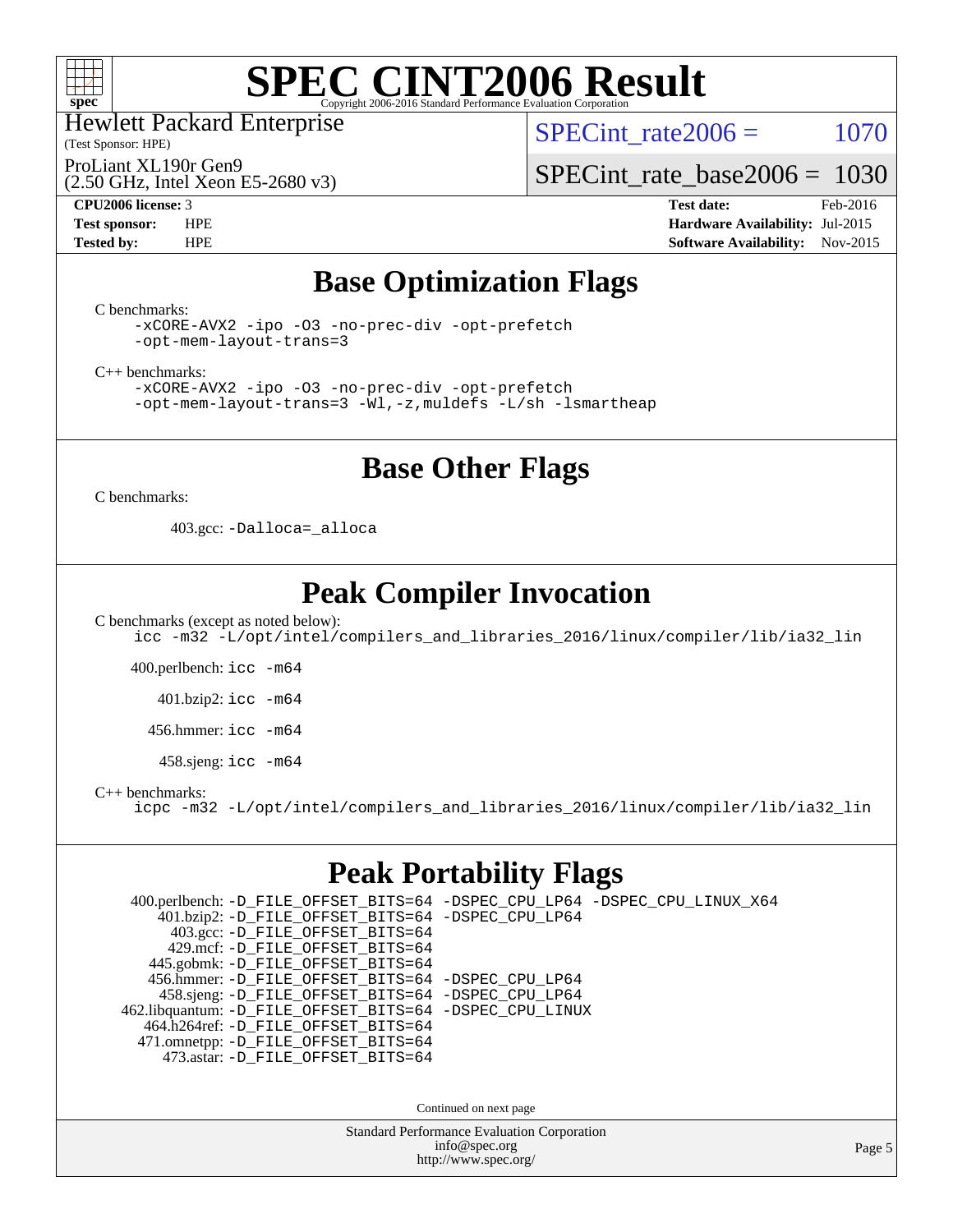

Hewlett Packard Enterprise

(Test Sponsor: HPE)

SPECint rate $2006 = 1070$ 

(2.50 GHz, Intel Xeon E5-2680 v3) ProLiant XL190r Gen9

[SPECint\\_rate\\_base2006 =](http://www.spec.org/auto/cpu2006/Docs/result-fields.html#SPECintratebase2006) 1030

**[CPU2006 license:](http://www.spec.org/auto/cpu2006/Docs/result-fields.html#CPU2006license)** 3 **[Test date:](http://www.spec.org/auto/cpu2006/Docs/result-fields.html#Testdate)** Feb-2016 **[Test sponsor:](http://www.spec.org/auto/cpu2006/Docs/result-fields.html#Testsponsor)** HPE **[Hardware Availability:](http://www.spec.org/auto/cpu2006/Docs/result-fields.html#HardwareAvailability)** Jul-2015 **[Tested by:](http://www.spec.org/auto/cpu2006/Docs/result-fields.html#Testedby)** HPE **[Software Availability:](http://www.spec.org/auto/cpu2006/Docs/result-fields.html#SoftwareAvailability)** Nov-2015

# **[Peak Portability Flags \(Continued\)](http://www.spec.org/auto/cpu2006/Docs/result-fields.html#PeakPortabilityFlags)**

483.xalancbmk: [-D\\_FILE\\_OFFSET\\_BITS=64](http://www.spec.org/cpu2006/results/res2016q1/cpu2006-20160208-39016.flags.html#user_peakPORTABILITY483_xalancbmk_file_offset_bits_64_438cf9856305ebd76870a2c6dc2689ab) [-DSPEC\\_CPU\\_LINUX](http://www.spec.org/cpu2006/results/res2016q1/cpu2006-20160208-39016.flags.html#b483.xalancbmk_peakCXXPORTABILITY_DSPEC_CPU_LINUX)

# **[Peak Optimization Flags](http://www.spec.org/auto/cpu2006/Docs/result-fields.html#PeakOptimizationFlags)**

Standard Performance Evaluation Corporation [C benchmarks](http://www.spec.org/auto/cpu2006/Docs/result-fields.html#Cbenchmarks): 400.perlbench: [-xCORE-AVX2](http://www.spec.org/cpu2006/results/res2016q1/cpu2006-20160208-39016.flags.html#user_peakPASS2_CFLAGSPASS2_LDCFLAGS400_perlbench_f-xAVX2_5f5fc0cbe2c9f62c816d3e45806c70d7)(pass 2) [-prof-gen:threadsafe](http://www.spec.org/cpu2006/results/res2016q1/cpu2006-20160208-39016.flags.html#user_peakPASS1_CFLAGSPASS1_LDCFLAGS400_perlbench_prof_gen_21a26eb79f378b550acd7bec9fe4467a)(pass 1)  $-i\text{po}(pass 2) -O3(pass 2) -no-prec-div(pass 2)$  $-i\text{po}(pass 2) -O3(pass 2) -no-prec-div(pass 2)$  $-i\text{po}(pass 2) -O3(pass 2) -no-prec-div(pass 2)$  $-i\text{po}(pass 2) -O3(pass 2) -no-prec-div(pass 2)$  $-i\text{po}(pass 2) -O3(pass 2) -no-prec-div(pass 2)$ [-par-num-threads=1](http://www.spec.org/cpu2006/results/res2016q1/cpu2006-20160208-39016.flags.html#user_peakPASS1_CFLAGSPASS1_LDCFLAGS400_perlbench_par_num_threads_786a6ff141b4e9e90432e998842df6c2)(pass 1) [-prof-use](http://www.spec.org/cpu2006/results/res2016q1/cpu2006-20160208-39016.flags.html#user_peakPASS2_CFLAGSPASS2_LDCFLAGS400_perlbench_prof_use_bccf7792157ff70d64e32fe3e1250b55)(pass 2) [-auto-ilp32](http://www.spec.org/cpu2006/results/res2016q1/cpu2006-20160208-39016.flags.html#user_peakCOPTIMIZE400_perlbench_f-auto-ilp32) 401.bzip2: [-xCORE-AVX2](http://www.spec.org/cpu2006/results/res2016q1/cpu2006-20160208-39016.flags.html#user_peakPASS2_CFLAGSPASS2_LDCFLAGS401_bzip2_f-xAVX2_5f5fc0cbe2c9f62c816d3e45806c70d7)(pass 2) [-prof-gen:threadsafe](http://www.spec.org/cpu2006/results/res2016q1/cpu2006-20160208-39016.flags.html#user_peakPASS1_CFLAGSPASS1_LDCFLAGS401_bzip2_prof_gen_21a26eb79f378b550acd7bec9fe4467a)(pass 1)  $-i\text{po}(pass 2)$   $-03(pass 2)$   $-no-prec-div(pass 2)$  $-no-prec-div(pass 2)$ [-par-num-threads=1](http://www.spec.org/cpu2006/results/res2016q1/cpu2006-20160208-39016.flags.html#user_peakPASS1_CFLAGSPASS1_LDCFLAGS401_bzip2_par_num_threads_786a6ff141b4e9e90432e998842df6c2)(pass 1) [-prof-use](http://www.spec.org/cpu2006/results/res2016q1/cpu2006-20160208-39016.flags.html#user_peakPASS2_CFLAGSPASS2_LDCFLAGS401_bzip2_prof_use_bccf7792157ff70d64e32fe3e1250b55)(pass 2) [-opt-prefetch](http://www.spec.org/cpu2006/results/res2016q1/cpu2006-20160208-39016.flags.html#user_peakCOPTIMIZE401_bzip2_f-opt-prefetch) [-auto-ilp32](http://www.spec.org/cpu2006/results/res2016q1/cpu2006-20160208-39016.flags.html#user_peakCOPTIMIZE401_bzip2_f-auto-ilp32) [-ansi-alias](http://www.spec.org/cpu2006/results/res2016q1/cpu2006-20160208-39016.flags.html#user_peakCOPTIMIZE401_bzip2_f-ansi-alias) 403.gcc: [-xCORE-AVX2](http://www.spec.org/cpu2006/results/res2016q1/cpu2006-20160208-39016.flags.html#user_peakCOPTIMIZE403_gcc_f-xAVX2_5f5fc0cbe2c9f62c816d3e45806c70d7) [-ipo](http://www.spec.org/cpu2006/results/res2016q1/cpu2006-20160208-39016.flags.html#user_peakCOPTIMIZE403_gcc_f-ipo) [-O3](http://www.spec.org/cpu2006/results/res2016q1/cpu2006-20160208-39016.flags.html#user_peakCOPTIMIZE403_gcc_f-O3) [-no-prec-div](http://www.spec.org/cpu2006/results/res2016q1/cpu2006-20160208-39016.flags.html#user_peakCOPTIMIZE403_gcc_f-no-prec-div)  $429$ .mcf: basepeak = yes 445.gobmk: [-xCORE-AVX2](http://www.spec.org/cpu2006/results/res2016q1/cpu2006-20160208-39016.flags.html#user_peakPASS2_CFLAGSPASS2_LDCFLAGS445_gobmk_f-xAVX2_5f5fc0cbe2c9f62c816d3e45806c70d7)(pass 2) [-prof-gen:threadsafe](http://www.spec.org/cpu2006/results/res2016q1/cpu2006-20160208-39016.flags.html#user_peakPASS1_CFLAGSPASS1_LDCFLAGS445_gobmk_prof_gen_21a26eb79f378b550acd7bec9fe4467a)(pass 1) [-prof-use](http://www.spec.org/cpu2006/results/res2016q1/cpu2006-20160208-39016.flags.html#user_peakPASS2_CFLAGSPASS2_LDCFLAGS445_gobmk_prof_use_bccf7792157ff70d64e32fe3e1250b55)(pass 2) [-par-num-threads=1](http://www.spec.org/cpu2006/results/res2016q1/cpu2006-20160208-39016.flags.html#user_peakPASS1_CFLAGSPASS1_LDCFLAGS445_gobmk_par_num_threads_786a6ff141b4e9e90432e998842df6c2)(pass 1) [-ansi-alias](http://www.spec.org/cpu2006/results/res2016q1/cpu2006-20160208-39016.flags.html#user_peakCOPTIMIZE445_gobmk_f-ansi-alias) [-opt-mem-layout-trans=3](http://www.spec.org/cpu2006/results/res2016q1/cpu2006-20160208-39016.flags.html#user_peakCOPTIMIZE445_gobmk_f-opt-mem-layout-trans_a7b82ad4bd7abf52556d4961a2ae94d5) 456.hmmer: [-xCORE-AVX2](http://www.spec.org/cpu2006/results/res2016q1/cpu2006-20160208-39016.flags.html#user_peakCOPTIMIZE456_hmmer_f-xAVX2_5f5fc0cbe2c9f62c816d3e45806c70d7) [-ipo](http://www.spec.org/cpu2006/results/res2016q1/cpu2006-20160208-39016.flags.html#user_peakCOPTIMIZE456_hmmer_f-ipo) [-O3](http://www.spec.org/cpu2006/results/res2016q1/cpu2006-20160208-39016.flags.html#user_peakCOPTIMIZE456_hmmer_f-O3) [-no-prec-div](http://www.spec.org/cpu2006/results/res2016q1/cpu2006-20160208-39016.flags.html#user_peakCOPTIMIZE456_hmmer_f-no-prec-div) [-unroll2](http://www.spec.org/cpu2006/results/res2016q1/cpu2006-20160208-39016.flags.html#user_peakCOPTIMIZE456_hmmer_f-unroll_784dae83bebfb236979b41d2422d7ec2) [-auto-ilp32](http://www.spec.org/cpu2006/results/res2016q1/cpu2006-20160208-39016.flags.html#user_peakCOPTIMIZE456_hmmer_f-auto-ilp32) 458.sjeng: [-xCORE-AVX2](http://www.spec.org/cpu2006/results/res2016q1/cpu2006-20160208-39016.flags.html#user_peakPASS2_CFLAGSPASS2_LDCFLAGS458_sjeng_f-xAVX2_5f5fc0cbe2c9f62c816d3e45806c70d7)(pass 2) [-prof-gen:threadsafe](http://www.spec.org/cpu2006/results/res2016q1/cpu2006-20160208-39016.flags.html#user_peakPASS1_CFLAGSPASS1_LDCFLAGS458_sjeng_prof_gen_21a26eb79f378b550acd7bec9fe4467a)(pass 1)  $-i\text{po}(pass 2)$  - $\bar{O}3(pass 2)$  [-no-prec-div](http://www.spec.org/cpu2006/results/res2016q1/cpu2006-20160208-39016.flags.html#user_peakPASS2_CFLAGSPASS2_LDCFLAGS458_sjeng_f-no-prec-div)(pass 2) [-par-num-threads=1](http://www.spec.org/cpu2006/results/res2016q1/cpu2006-20160208-39016.flags.html#user_peakPASS1_CFLAGSPASS1_LDCFLAGS458_sjeng_par_num_threads_786a6ff141b4e9e90432e998842df6c2)(pass 1) [-prof-use](http://www.spec.org/cpu2006/results/res2016q1/cpu2006-20160208-39016.flags.html#user_peakPASS2_CFLAGSPASS2_LDCFLAGS458_sjeng_prof_use_bccf7792157ff70d64e32fe3e1250b55)(pass 2) [-unroll4](http://www.spec.org/cpu2006/results/res2016q1/cpu2006-20160208-39016.flags.html#user_peakCOPTIMIZE458_sjeng_f-unroll_4e5e4ed65b7fd20bdcd365bec371b81f) [-auto-ilp32](http://www.spec.org/cpu2006/results/res2016q1/cpu2006-20160208-39016.flags.html#user_peakCOPTIMIZE458_sjeng_f-auto-ilp32) 462.libquantum: basepeak = yes 464.h264ref: [-xCORE-AVX2](http://www.spec.org/cpu2006/results/res2016q1/cpu2006-20160208-39016.flags.html#user_peakPASS2_CFLAGSPASS2_LDCFLAGS464_h264ref_f-xAVX2_5f5fc0cbe2c9f62c816d3e45806c70d7)(pass 2) [-prof-gen:threadsafe](http://www.spec.org/cpu2006/results/res2016q1/cpu2006-20160208-39016.flags.html#user_peakPASS1_CFLAGSPASS1_LDCFLAGS464_h264ref_prof_gen_21a26eb79f378b550acd7bec9fe4467a)(pass 1) [-ipo](http://www.spec.org/cpu2006/results/res2016q1/cpu2006-20160208-39016.flags.html#user_peakPASS2_CFLAGSPASS2_LDCFLAGS464_h264ref_f-ipo)(pass 2) [-O3](http://www.spec.org/cpu2006/results/res2016q1/cpu2006-20160208-39016.flags.html#user_peakPASS2_CFLAGSPASS2_LDCFLAGS464_h264ref_f-O3)(pass 2) [-no-prec-div](http://www.spec.org/cpu2006/results/res2016q1/cpu2006-20160208-39016.flags.html#user_peakPASS2_CFLAGSPASS2_LDCFLAGS464_h264ref_f-no-prec-div)(pass 2) [-par-num-threads=1](http://www.spec.org/cpu2006/results/res2016q1/cpu2006-20160208-39016.flags.html#user_peakPASS1_CFLAGSPASS1_LDCFLAGS464_h264ref_par_num_threads_786a6ff141b4e9e90432e998842df6c2)(pass 1) [-prof-use](http://www.spec.org/cpu2006/results/res2016q1/cpu2006-20160208-39016.flags.html#user_peakPASS2_CFLAGSPASS2_LDCFLAGS464_h264ref_prof_use_bccf7792157ff70d64e32fe3e1250b55)(pass 2) [-unroll2](http://www.spec.org/cpu2006/results/res2016q1/cpu2006-20160208-39016.flags.html#user_peakCOPTIMIZE464_h264ref_f-unroll_784dae83bebfb236979b41d2422d7ec2) [-ansi-alias](http://www.spec.org/cpu2006/results/res2016q1/cpu2006-20160208-39016.flags.html#user_peakCOPTIMIZE464_h264ref_f-ansi-alias) [C++ benchmarks:](http://www.spec.org/auto/cpu2006/Docs/result-fields.html#CXXbenchmarks) 471.omnetpp: [-xCORE-AVX2](http://www.spec.org/cpu2006/results/res2016q1/cpu2006-20160208-39016.flags.html#user_peakPASS2_CXXFLAGSPASS2_LDCXXFLAGS471_omnetpp_f-xAVX2_5f5fc0cbe2c9f62c816d3e45806c70d7)(pass 2) [-prof-gen:threadsafe](http://www.spec.org/cpu2006/results/res2016q1/cpu2006-20160208-39016.flags.html#user_peakPASS1_CXXFLAGSPASS1_LDCXXFLAGS471_omnetpp_prof_gen_21a26eb79f378b550acd7bec9fe4467a)(pass 1)  $-i\text{po}(pass 2) -O3(pass 2)$  $-i\text{po}(pass 2) -O3(pass 2)$  $-i\text{po}(pass 2) -O3(pass 2)$  [-no-prec-div](http://www.spec.org/cpu2006/results/res2016q1/cpu2006-20160208-39016.flags.html#user_peakPASS2_CXXFLAGSPASS2_LDCXXFLAGS471_omnetpp_f-no-prec-div)(pass 2) [-par-num-threads=1](http://www.spec.org/cpu2006/results/res2016q1/cpu2006-20160208-39016.flags.html#user_peakPASS1_CXXFLAGSPASS1_LDCXXFLAGS471_omnetpp_par_num_threads_786a6ff141b4e9e90432e998842df6c2)(pass 1) [-prof-use](http://www.spec.org/cpu2006/results/res2016q1/cpu2006-20160208-39016.flags.html#user_peakPASS2_CXXFLAGSPASS2_LDCXXFLAGS471_omnetpp_prof_use_bccf7792157ff70d64e32fe3e1250b55)(pass 2) [-ansi-alias](http://www.spec.org/cpu2006/results/res2016q1/cpu2006-20160208-39016.flags.html#user_peakCXXOPTIMIZE471_omnetpp_f-ansi-alias) [-opt-ra-region-strategy=block](http://www.spec.org/cpu2006/results/res2016q1/cpu2006-20160208-39016.flags.html#user_peakCXXOPTIMIZE471_omnetpp_f-opt-ra-region-strategy_a0a37c372d03933b2a18d4af463c1f69) [-Wl,-z,muldefs](http://www.spec.org/cpu2006/results/res2016q1/cpu2006-20160208-39016.flags.html#user_peakEXTRA_LDFLAGS471_omnetpp_link_force_multiple1_74079c344b956b9658436fd1b6dd3a8a) [-L/sh -lsmartheap](http://www.spec.org/cpu2006/results/res2016q1/cpu2006-20160208-39016.flags.html#user_peakEXTRA_LIBS471_omnetpp_SmartHeap_32f6c82aa1ed9c52345d30cf6e4a0499) 473.astar: basepeak = yes Continued on next page

> [info@spec.org](mailto:info@spec.org) <http://www.spec.org/>

Page 6